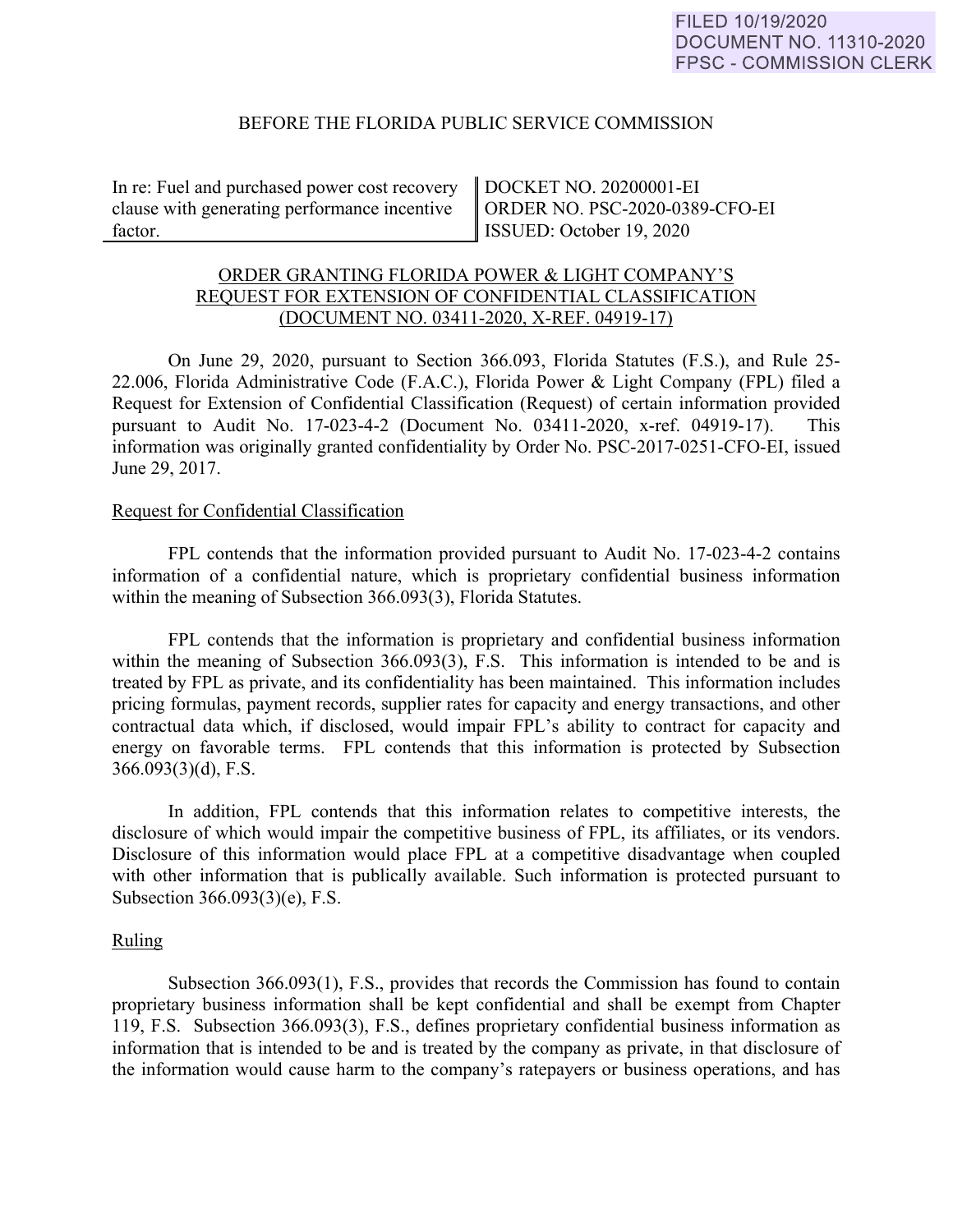# ORDER NO. PSC-2020-0389-CFO-EI DOCKET NO. 20200001-EI PAGE 2

not been voluntarily disclosed to the public. Subsection 366.093(3), F.S., provides that proprietary confidential business information includes, but is not limited to:

(d) Information concerning bids or other contractual data, the disclosure of which would impair the efforts of the public utility or its affiliates to contract for goods or services on favorable terms.

(e) Information relating to competitive interests, the disclosure of which would impair the competitive business of the provider of the information.

Upon review, it appears the information and data provided in this request satisfies the criteria set forth in Subsection 366.093(3), F.S., for classification as proprietary confidential business information. The information related to pricing terms, payment records, and supplier rates appears to be "information concerning bids or other contractual data, the disclosure of which would impair the efforts of the public utility or its affiliates to contract for goods or services on favorable terms" and "information relating to competitive interests, the disclosure of which would impair the competitive business of the provider of the information." Thus the information identified in Document No. 03411-2020, x-ref. 04919-2017 shall be granted confidential classification.

Pursuant to Subsection 366.093(4), F.S., the information for which confidential classification is granted herein shall remain protected from disclosure for a period of up to 18 months from the date of issuance of this Order unless good cause is shown that protection from disclosure shall be for a specified longer period. FPL has requested that this information be protected for a period of 36 months due to the fact that if the pricing formulas, actual volumes of fuel purchases, and multi-year contractual terms are made public prior to that date, this data, combined with information already available in the market, could allow suppliers to accurately predict FPL's fuel supply needs thereby driving up the price of fuel passed on to customers. FPL also notes that audit information is maintained by the Commission for a period of seven years and has historically been afforded protection for that entire period for the reasons stated above. Given these factors this material shall be granted confidentiality for a period of 36 months from the date of this Order.

At the conclusion of the 36 month period, the confidential information will no longer be exempt from Subsection 119.07(1), F.S., unless FPL or another affected person shows, and the Commission finds, that the records continue to contain proprietary confidential business information.

Based on the foregoing, it is hereby

 ORDERED by Andrew Giles Fay, Prehearing Officer, that Florida Power & Light Company's Request for Extension of Confidential Classification of Document No. 03411-2020, x-ref. 04919-17, is granted. It is further